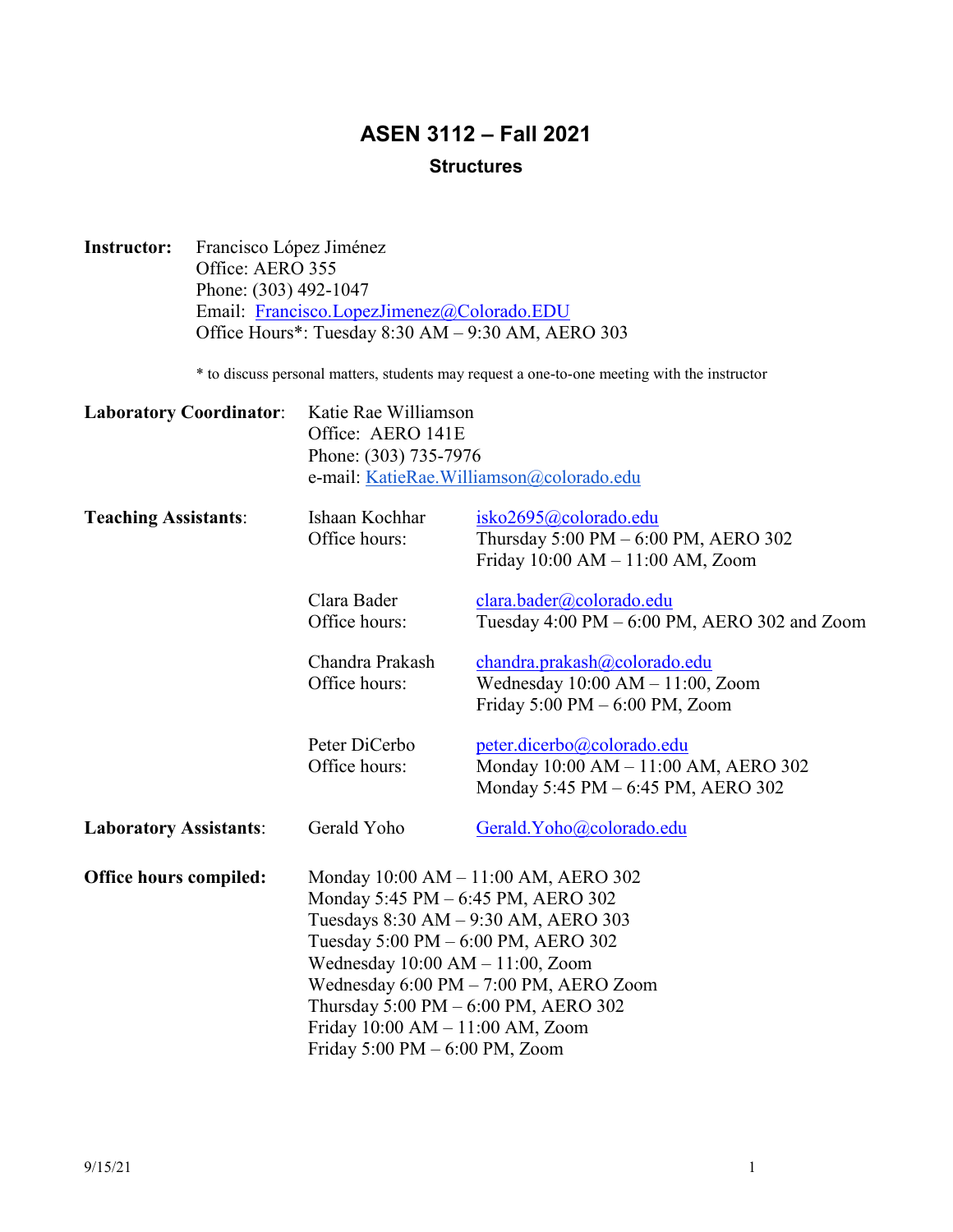**Lectures:** M/W/F: 02:20 PM – 3:10 PM, AERO 120

| <b>Recitations &amp; Labs:</b> Section 011 | TH: 12:50 PM - 02:40 PM, AERO N100            |
|--------------------------------------------|-----------------------------------------------|
|                                            | Section 012 TH: 3:00 PM - 04:50 PM, AERO N100 |

#### **Zoom link:**

- **Class website**: CANVAS,<https://canvas.colorado.edu/>, ASEN3112
- **Class e-mail list**: Through Canvas only

#### **Online discussion forum:**

Note: All technical questions about homework assignments, lab assignments, etc., must be posted on public channels in Slack first. The instructor and the TA/TFs will not reply to these questions over email or private messages on Slack and Canvas. Students are **strongly encouraged** to answer each other's questions. This is a great way to work together to solve problems, and not have to wait for an instructor or TA/TF response.

- **Texts**: Lecture notes are posted on Canvas
- **Prerequisites**: ASEN 2001-2003-2004 and APPM 2360, with grades of C or better in each; if course was taken Spring 2020: with grades of  $C-(P+)$  or better in each
- **Course Objectives**: The main objective of the course is to introduce modern structural analysis techniques based on understanding of the development of internal forces, stresses and deformations. These are essential to the design and verification of advanced aerospace structures and systems. The course offers an introduction to matrix and finite element methods for skeletal (truss and frame) structures, as well as to fundamental concepts in mechanical vibrations, structural dynamics, and structural stability.

#### **Major Course Topics and Schedule**:

| Week | Topic                                           |
|------|-------------------------------------------------|
|      | <b>Stress and Strain</b>                        |
|      | Stress and Strain – Material laws               |
|      | Material $laws - 2D$ Elasticity                 |
|      | <b>Stress Transformation – Pressure Vessels</b> |
|      | Forsion                                         |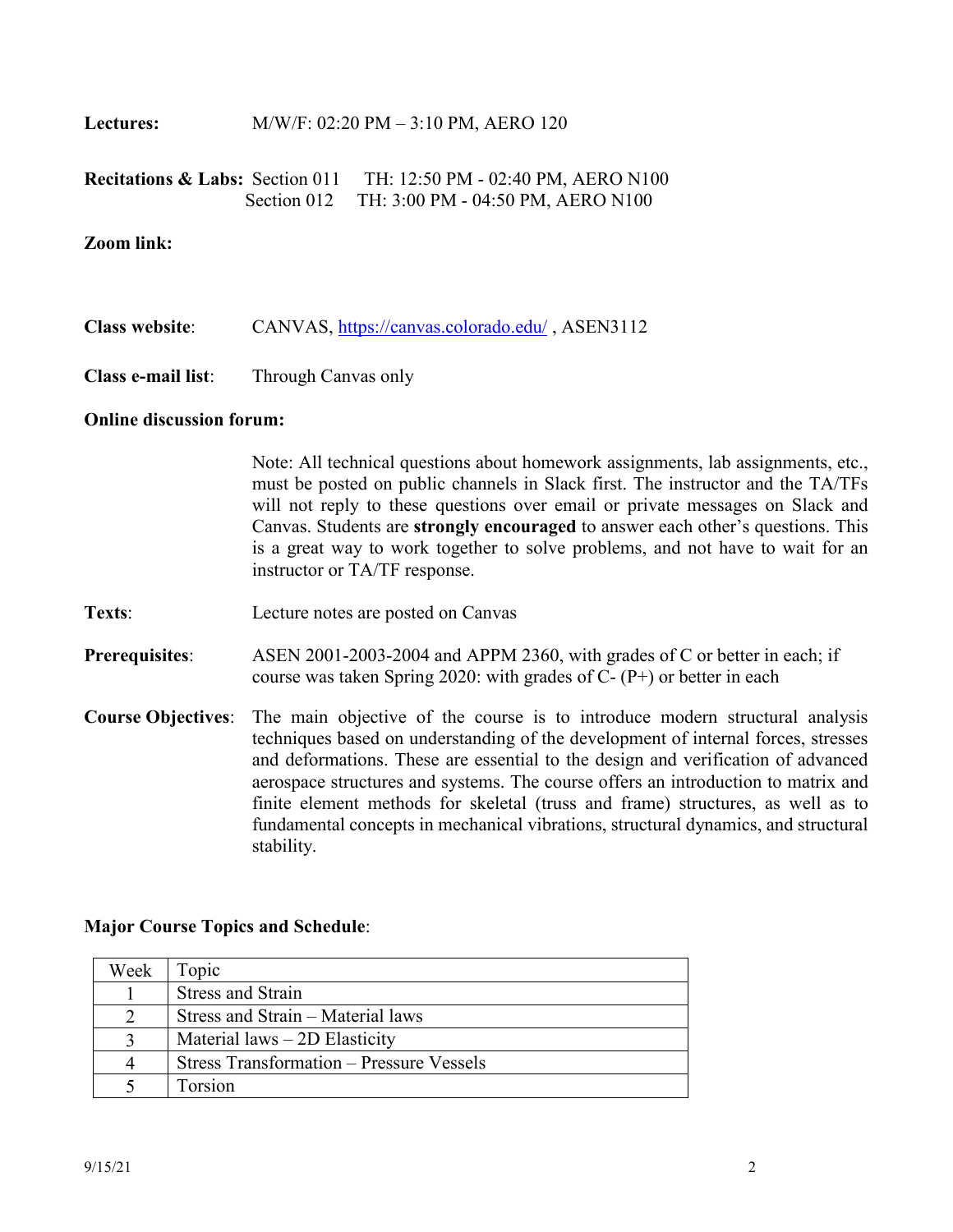| 6  | <b>Energy Methods</b>                                       |
|----|-------------------------------------------------------------|
| 7  | <b>Energy Methods</b>                                       |
| 8  | <b>Finite Element Method</b>                                |
| 9  | Finite Element Method                                       |
| 10 | Finite Element Method - Structural Dynamics and Vibration   |
| 11 | <b>Structural Dynamics and Vibration</b>                    |
| 12 | <b>Structural Dynamics and Vibration</b>                    |
| 13 | Structural Dynamics and Vibration – Stability of Structures |
| 14 | <b>Fall Break</b>                                           |
| 15 | Stability of Structures – Design Problems                   |
| 16 | Design Problems                                             |

Coursework consists of reading assignments, in-class clicker quizzes, homework, recitations, experimental/ computer labs, three midterm exams, and one final exam. Attendance to recitation is expected; **attendance to labs is mandatory**. Exams cover all material including lectures, recitations, laboratory work and homework.

Recitations: Recitations are offered on Thursdays in AERO N100, in two sections of 1 hr. 50 min each. The main objective is to review material covered during the week, especially that helpful for the currently assigned homework. Recitations may also include additional exercise material, not covered in class, useful for midterm exam preparation. Recitations are replaced by lab demos (conducted at the same time, also in AERO N100, unless another location is announced) prior to laboratory and/or computer group work.

Reading Assignments: Reading assignments are to be completed before the lecture/discussion. The lecture/discussions should help to clarify and supplement what students have read.

Homework: Homework assignments are given most weeks on Wednesday and are due a week later, as specified in the assignment. No homework assignments are due in the week of midterm exams. Assignments generally cover 3 to 5 problems and are designed to help students become proficient in a subject. Before doing any homework, students should read the posted lectures and try to follow workedout examples. This should give the student an idea of the principles involved and the solution method.

Written work should be neat and readable with adequate space and margins. Messy work will be returned ungraded and a zero-score recorded. The main and essential steps of the solution approach need to be shown; failing to do so will result in a lower score. The final result needs to be indicated by an arrow, underline or box. Multiple answers when one is required will be counted as incorrect. Copying material from any resource (including solutions manuals) and submitting it as one's own are considered plagiarism and are an Honor Code violation.

Written work should be neat and readable with adequate space and margins. Messy work will be returned ungraded and a zero-score recorded. The main and essential steps of the solution approach need to be shown; failing to do so will result in a lower score. The final result needs to be indicated by an arrow, underline or box. Multiple answers when one is required will be counted as incorrect. Copying material from any resource (including solutions manuals) and submitting it as one's own are considered plagiarism and are an Honor Code violation.

Labs: Safety is the first priority for lab work involving experiments or use of computers. If students have not done so, they are required to complete the Pilot Tour Canvas Guide. Contact the Laboratory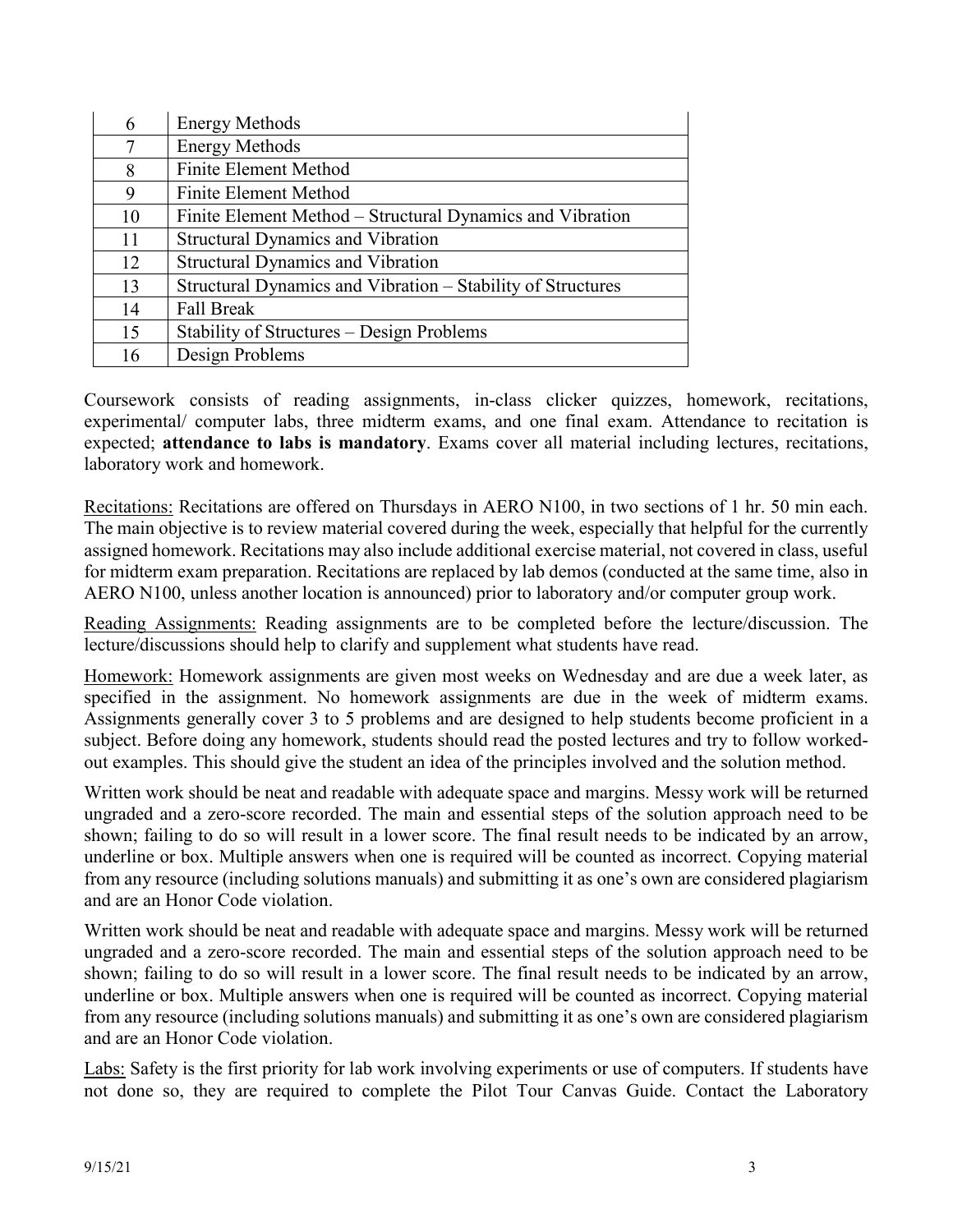Coordinator if you have trouble completing the guide. Anyone violating rules of safe conduct may be restricted from accessing the co-PILOT facilities. The four experimental labs are carried out in groups of varying size. The groups are created randomly among student of the same lab section. Attendance is mandatory; missing part of a lab (demo, experiment) without cause or notification results in 50% of the student's report score being deducted. A student should contact the instructor in advance if the student cannot make attend part of a lab to make appropriate arrangements (see also section on Course Policies and Procedures).

Computer Use: Several assignments and labs may require computer access and basic programming skills in languages such as MATLAB and Excel. As part of the introduction to finite element methods the use of the commercial FEM package ANSYS is taught for the computer component of Lab 2. Students will have access to the PILOT and co-PILOT computers to do computer work, once they have completed the PILOT orientation.

# **Grading Guidelines**:

| Group work: * 4 Lab reports |                                                              | $25\%$ (= 5% + 10% + 5% + 5%)                  |
|-----------------------------|--------------------------------------------------------------|------------------------------------------------|
| Individual:                 | Clicker Quizzes<br>Homework<br>3 Midterm Exams<br>Final Exam | $10\%$<br>15%<br>$30\%$ (= 3 times 10%)<br>20% |
|                             |                                                              | 100%                                           |

\* Group work only counts toward final grade if the total individual grade is C or better. If the individual grade is below C, the final grade equals the total individual grade.

If the score of any of the 3 midterm exams is lower than the score of the final exam, the midterm grade is dropped, and the weighting of the final is increased by 10% for each dropped midterm.

Notes:

- Clicker quizzes gauge the student's level of preparation of a lecture and the conceptual understanding of course material. Up to 10% of missed clicker questions will be dropped. The quiz questions are discussed after the quiz during the lecture. No makeup quizzes are offered.
- Each homework assignment includes a set of several problems. The assignment is partially graded for completeness (20pts), while one randomly selected problem is graded in detail for technical content and presentation (30pts). Thus, the final score for each homework set is out of a total of 50pts and computed based upon the numeric breakdown below:

$$
HW \frac{Score}{50} = 30pts (Rand. Problem) + 20pts \times \frac{\# of Remaining Problems Completed}{\# of Remaining Problems in Set}
$$

Solutions for all homework problems are posted on CANVAS after the due date. The homework assignments with the two lowest scores are dropped. Homework needs to be turned in by a specified due date. All homework should be submitted electronically via Gradescope; see information below. Late homework will not be accepted.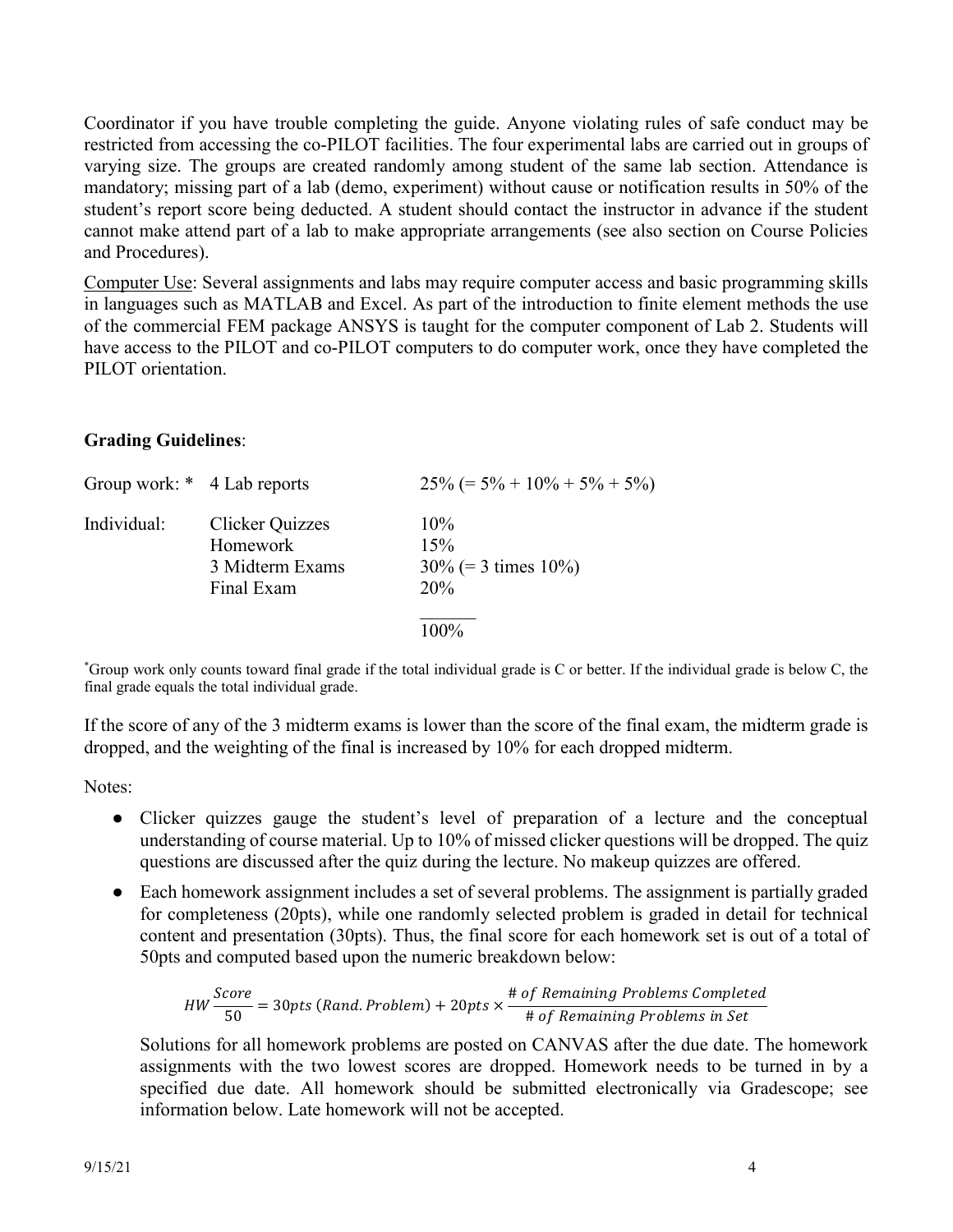- Midterms cover material discussed in the weeks prior to the exam. They provide a gauge to determine what an individual student has learned. The midterm exams are given at regular lecture hours in AERO 120. All midterm exams are closed-book, but a crib sheet is permitted. The maximum number of pages of the crib sheet will be announced separately for each midterm. No makeup exams will be offered.
- The final exam spans the entire course but with additional emphasis on material covered since the third midterm.
- All your scores and grades will be posted on CANVAS and need to be checked within **2 weeks** after they are posted; requests to change a score on CANVAS need to be made within this period. These requests must be made in email to the instructor. The subject line of the email should read:

```
ASEN 3112 – Request for score change for <exam/lab/homework> <Id>
```
- Graded homework and lab reports are returned via Gradescope; see information below. Students should check the assignment for grading correctness and request a change of score via Gradescope if incorrect grading is found.
- Midterms are returned during recitations and office hours. Students can check the assignment for grading correctness during these times and request a change of score if incorrect grading is found. Once a graded assignment is taken outside the recitation class room (co-PILOT) or the room used for office hours, no change of score can be requested.
- About Gradescope: Students will receive an email to sign up. Students will need to upload their assignment. In case of hand-written assignments, students can use a smartphone or use scanners at the CU library. Should a student not have access to either, please, contact the instructor within the first two weeks of the semester. Instructions on how to upload assignments can be found at [help.gradescope.com.](http://help.gradescope.com/)

Instructions on uploading assignments can be found at: [https://www.youtube.com/watch?v=KMPoby5g\\_nE.](https://www.youtube.com/watch?v=KMPoby5g_nE) Instructions on viewing scores and feedback after an assignment is graded can be found at: [https://www.youtube.com/watch?time\\_continue=2&v=TOHCkI12mh0.](https://www.youtube.com/watch?time_continue=2&v=TOHCkI12mh0)

# **Letter Grading Scheme:**

Letter grades will be assigned as follows:

| Letter         | <b>Grade Percent Grade</b> | 4.00 Scale |
|----------------|----------------------------|------------|
| A              | $93.00 - 100.00$           | 4.00       |
| $A-$           | $90.00 - 92.99$            | 3.67       |
| $B+$           | $87.00 - 89.99$            | 3.33       |
| B              | $83.00 - 86.99$            | 3.00       |
| $B -$          | $80.00 - 82.99$            | 2.67       |
| $C+$           | $77.00 - 79.99$            | 2.33       |
| $\overline{C}$ | $73.00 - 76.99$            | 2.00       |
| $\overline{C}$ | $70.00 - 72.99$            | 1.67       |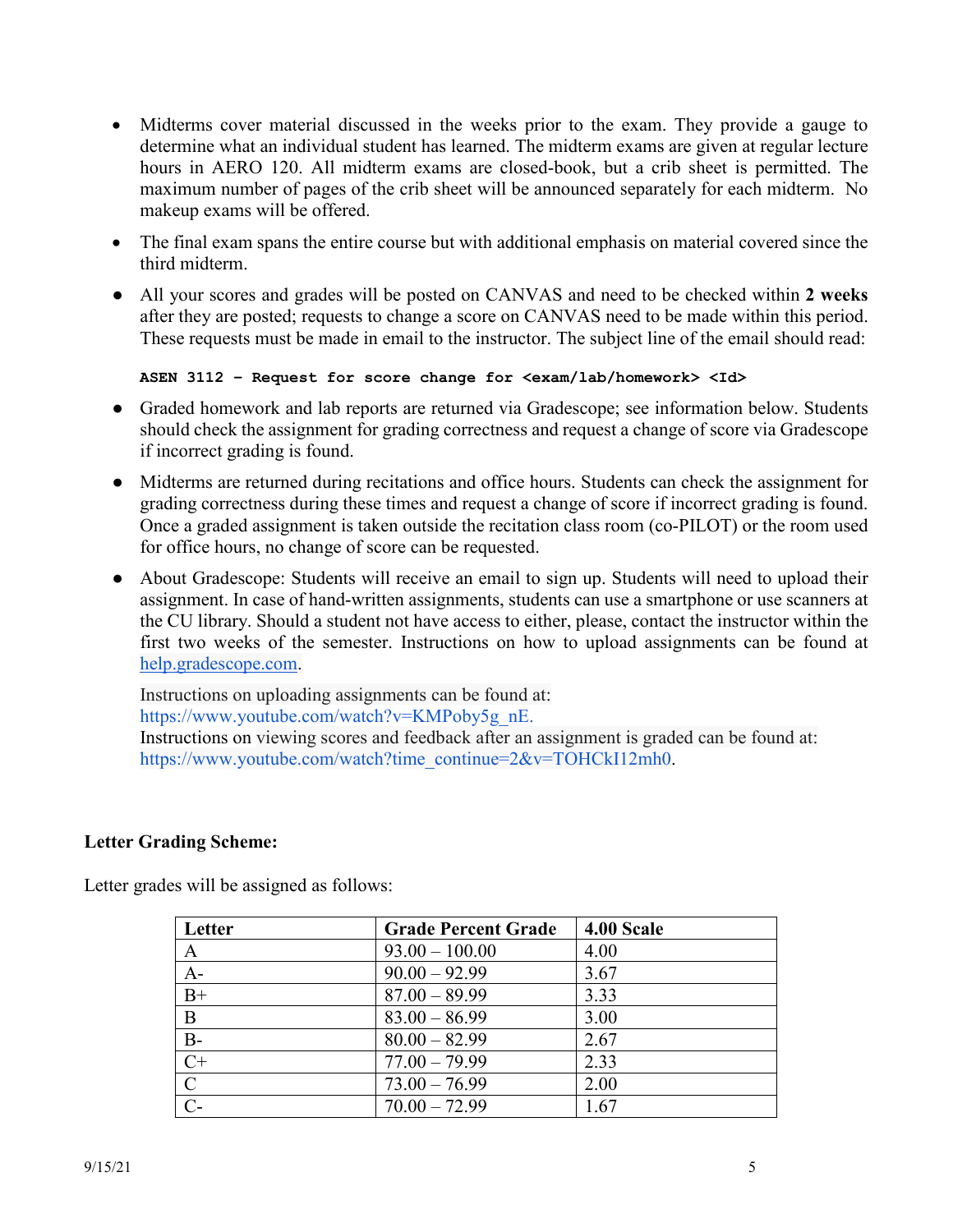| $D+$ | $67.00 - 69.00$    | 1.33 |
|------|--------------------|------|
|      | $63.00 - 66.99$    | 00.1 |
|      | <b>Below 63.00</b> | 0.00 |

### **Exam Times and Locations**:

- Midterm 1: Friday, September 24nd, during lecture time
- Midterm 2: Monday, October 18th, during lecture time
- Midterm 3: Wednesday, November 17th, during lecture time
- Final exam\*: Tuesday, December 14, 4:30 PM 7 PM

\* date is not confirmed yet by CU campus and may change.

#### **Course Policies and Procedures**:

- 1. The instructor and TAs/TFs reserve the right to reply to email questions only in business hours, i.e. Monday through Friday, 8:00 am – 5:00 pm. Emails received 24 hours or less before the exams or any due dates are not guaranteed to be responded to.
- 2. The instructor reserves the right to make changes to the weekly course schedule based on occurring events that require different dispositions. The instructor will give sufficient advanced notice through announcements in class and posting on CANVAS. Changes to this syllabus and assignments may be announced at any time during class periods. The instructor will post the current syllabus and assignments on CANVAS. Both are dated in the footnote.
- 3. This course exclusively uses CANVAS to send out announcements, to provide comments to students daily on class activities, and to provide general information about course assignments. It is strongly recommended that all students set up their CANVAS account such that they automatically receive a notification about new announcements and updates to the CANVAS course page.
- 4. Homework and lab reports need to be uploaded to Gradescope [\(https://www.gradescope.com/\)](https://www.gradescope.com/). Students should create an account on Gradescope using the CU Boulder email address. Lecture and lab quizzes are administered directly via CANVAS.
- 5. No makeup lecture quizzes, makeup homework, and makeup exams will be offered. A zero-score is recorded for each missed lecture quiz, homework, and exam. Note that the two lecture quizzes and homework assignments with the lowest scores are dropped. If the score of a midterm exam is lower than the one of the final, the midterm is automatically dropped and the weighting on the final is increased by 10%.
- 6. **Classroom Behavior**: Both students and faculty are responsible for maintaining an appropriate learning environment in all instructional settings, whether in person, remote or online. Those who fail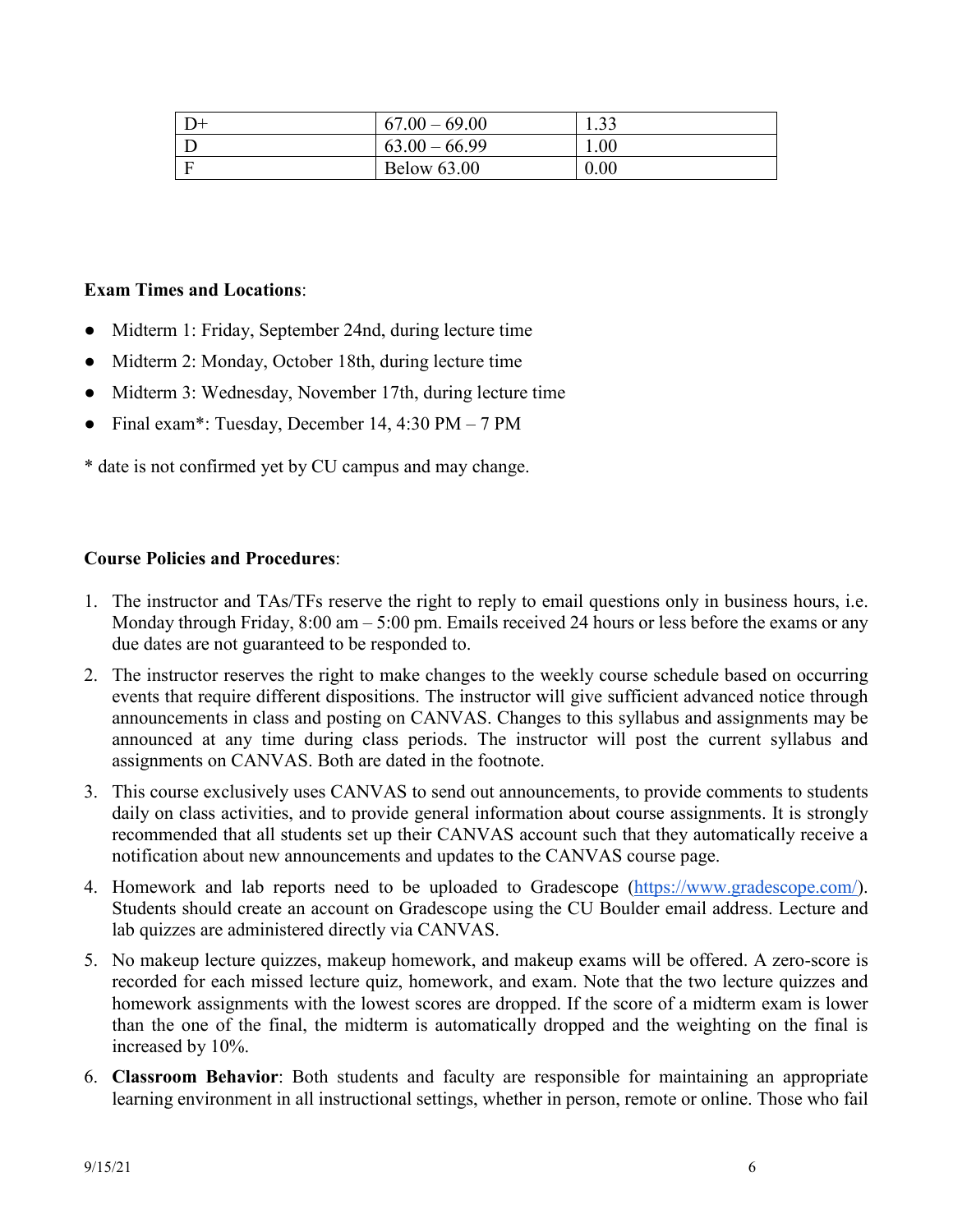to adhere to such behavioral standards may be subject to discipline. Professional courtesy and sensitivity are especially important with respect to individuals and topics dealing with race, color, national origin, sex, pregnancy, age, disability, creed, religion, sexual orientation, gender identity, gender expression, veteran status, political affiliation or political philosophy. For more information, see the policies on [classroom behavior](http://www.colorado.edu/policies/student-classroom-and-course-related-behavior) and the [Student Conduct & Conflict Resolution policies.](https://www.colorado.edu/sccr/student-conduct)

7. **Requirements for COVID-19**: As a matter of public health and safety due to the pandemic, all members of the CU Boulder community and all visitors to campus must follow university, department and building requirements and all public health orders in place to reduce the risk of spreading infectious disease. Students who fail to adhere to these requirements will be asked to leave class, and students who do not leave class when asked or who refuse to comply with these requirements will be referred t[o](https://www.colorado.edu/sccr/) [Student Conduct and Conflict Resolution.](https://www.colorado.edu/sccr/) For more information, see the policy o[n](https://www.colorado.edu/policies/covid-19-health-and-safety-policy) [classroom behavior](http://www.colorado.edu/policies/student-classroom-and-course-related-behavior) and the [Student Code of Conduct.](http://www.colorado.edu/osccr/) If you require accommodation because a disability prevents you from fulfilling these safety measures, please follow the steps in the "Accommodation for Disabilities" statement on this syllabus.

As of Aug. 13, 2021, CU Boulder has returned to requiring masks in classrooms and laboratories regardless of vaccination status. This requirement is a temporary precaution during the delta surge to supplement CU Boulder's COVID-19 vaccine requirement. Exemptions include individuals who cannot medically tolerate a face covering, as well as those who are hearing-impaired or otherwise disabled or who are communicating with someone who is hearing-impaired or otherwise disabled and where the ability to see the mouth is essential to communication. If you qualify for a mask-related accommodation, please follow the steps in the "Accommodation for Disabilities" statement on this syllabus. In addition, vaccinated instructional faculty who are engaged in an indoor instructional activity and are separated by at least 6 feet from the nearest person are exempt from wearing masks if they so choose.

Students who have tested positive for COVID-19, have symptoms of COVID-19, or have had close contact with someone who has tested positive for or had symptoms of COVID-19 must stay home. In this class, if you are sick or quarantined, please, alert the instructor about your absence due to illness or quarantine. Please, note there is no need to state the nature of their illness.

- 8. **Accommodation for Disabilities**: If you qualify for accommodations because of a disability, please submit your accommodation letter from Disability Services to your faculty member in a timely manner so that your needs can be addressed. Disability Services determines accommodations based on documented disabilities in the academic environment. Information on requesting accommodations is located on the [Disability Services website.](https://www.colorado.edu/disabilityservices/) Contact Disability Services at 303-492-8671 or  $\frac{\text{d} \sin 6(a) \cdot \text{colorado.edu}}{\text{colorado.edu}}$  for further assistance. If you have a temporary medical condition, see [Temporary Medical Conditions](http://www.colorado.edu/disabilityservices/students/temporary-medical-conditions) on the Disability Services website
- 9. **Preferred Student Names and Pronouns**: CU Boulder recognizes that students' legal information doesn't always align with how they identify. Students may update their preferred names and pronouns via the student portal; those preferred names and pronouns are listed on instructor' class rosters. In the absence of such updates, the name that appears on the class roster is the student's legal name.
- 10. **Honor Code**: All students enrolled in a University of Colorado Boulder course are responsible for knowing and adhering to the Honor Code academic integrity policy. Violations of the Honor Code may include, but are not limited to: plagiarism, cheating, fabrication, lying, bribery, threat, unauthorized access to academic materials, clicker fraud, submitting the same or similar work in more than one course without permission from all course instructors involved, and aiding academic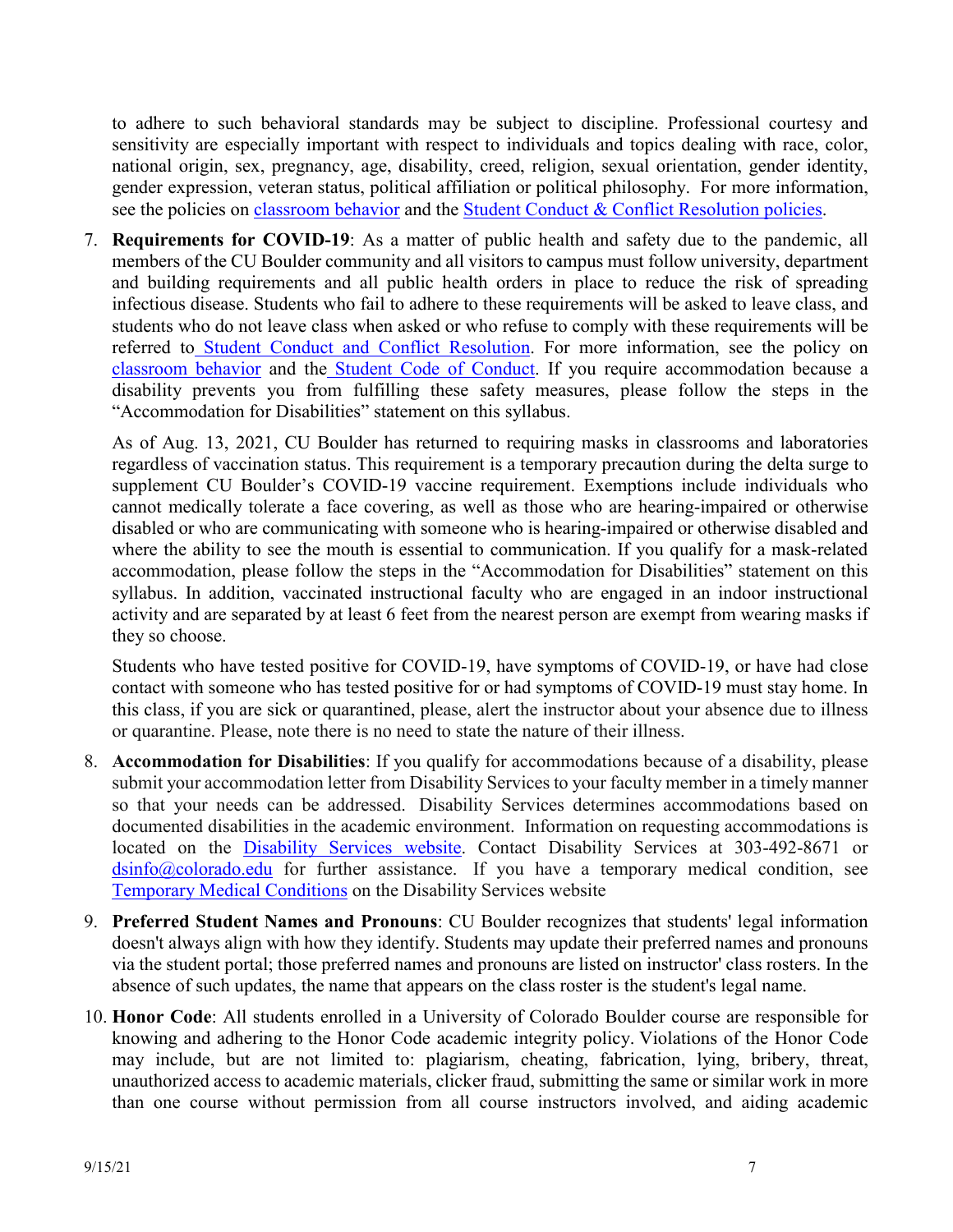dishonesty. All incidents of academic misconduct will be reported to the Honor Code  $(honor@colorado.edu);$  $(honor@colorado.edu);$  303-492-5550). Students found responsible for violating the academic integrity policy will be subject to nonacademic sanctions from the Honor Code as well as academic sanctions from the faculty member. Additional information regarding the Honor Code academic integrity policy can be found on the [Honor Code website.](https://www.colorado.edu/osccr/honor-code)

11. **Sexual Misconduct, Discrimination, Harassment and/or Related Retaliation**: The University of Colorado Boulder (CU Boulder) is committed to fostering an inclusive and welcoming learning, working, and living environment. CU Boulder will not tolerate acts of sexual misconduct (harassment, exploitation, and assault), intimate partner violence (dating or domestic violence), stalking, or protected-class discrimination or harassment by or against members of our community. Individuals who believe they have been subject to misconduct or retaliatory actions for reporting a concern should contact the Office of Institutional Equity and Compliance (OIEC) at 303-492-2127 or email [cureport@colorado.edu.](mailto:cureport@colorado.edu) Information about OIEC, university policies, [reporting options,](https://www.colorado.edu/oiec/reporting-resolutions/making-report) and the campus resources can be found on the [OIEC website.](http://www.colorado.edu/institutionalequity/)

Please know that faculty and graduate instructors have a responsibility to inform OIEC when made aware of incidents of sexual misconduct, dating and domestic violence, stalking, discrimination, harassment and/or related retaliation, to ensure that individuals impacted receive information about their rights, support resources, and reporting options.

12. **Religious Holidays**: Campus policy regarding religious observances requires that faculty make every effort to deal reasonably and fairly with all students who, because of religious obligations, have conflicts with scheduled exams, assignments or required attendance. In this class, students must let the instructor know of any such conflicts within the first two weeks of the semester so that reasonable arrangements can be worked out. See the [campus policy regarding religious observances](http://www.colorado.edu/policies/observance-religious-holidays-and-absences-classes-andor-exams) for full details.

# **Final Comments**

The grading scheme in this course is not assigned to reward or punish. It is designed to indicate the student's level of competency compared to the standards set by the AES faculty. Does the student meet the minimum level of competency? Does the student exceed the minimum? Is the student below the minimum? This should be indicated by the final grade. The instructors are professionals and it is their job to set and maintain standards. The instructors are expected to use their education, experience, and interactions with industry, government laboratories, others in academe, etc., to determine the content of these standards. Because the CU Aerospace Engineering program is accredited by ABET (Accreditation Board for Engineering and Technology), the AES curriculum meets that board's requirements. As with any other professionals (doctors, lawyers, etc.) the students must trust that the instructors know what they are doing and that they are obliged to uphold standards.

The final grade indicates the student's readiness to continue to the next level of courses. Meeting the minimum requirements indicates that the student is prepared to continue at least at the minimum level required for the next in the sequence of courses. Exceeding the minimum means the student is ready to enter the next course and that the student has mastery of material beyond the minimum, i.e., the student shows some level of proficiency.